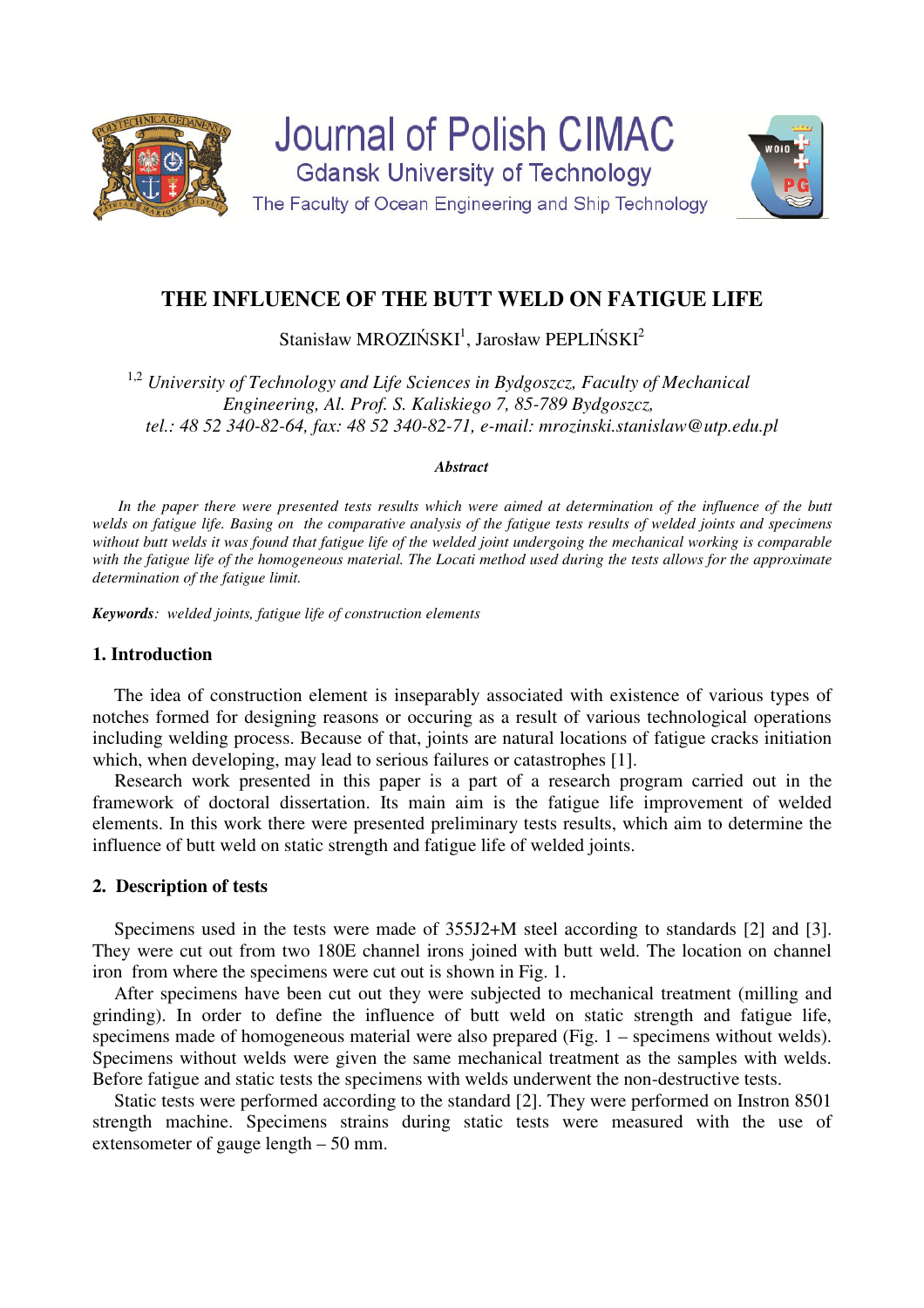Because few specimens were accepted in the tests (3 specimens) and because of practical aim of the tests (quantitative valuation of the welds influence on fatigue life) they were performed with the use of preliminary Locati method [4, 5, 6].



*Fig 1. The location of specimens on channel iron* 

Locati method can be used when approximate data describing fatigue properties of given group of elements are already known, for example shafts, cog wheels, in the form of fatigue diagram equation described with the equation:

$$
\log \sigma_a = a \cdot \log N + b \tag{1}
$$

In Locati method a specimen is under gradually increasing loading (Fig. 2a).



*Fig 2. Model to define fatigue limit with the use of Locati method: a) loading program, b) interpretation of results* 

On each step the same number of loading cycles  $n_i$  is performed (in this test  $n_i = 10^5$  cycles). The stress increase  $\Delta\sigma$  depends on test conditions and volume of loading (in this test  $\Delta\sigma$ =20 MPa). The stress level on the first step ( $\sigma_{a1}$ ) should be lower than determined fatigue limit  $Z_{rc(2)}$  (in this test  $\sigma_{aI}$ =180 MPa). Final loading, however, for which the failure of the element takes place,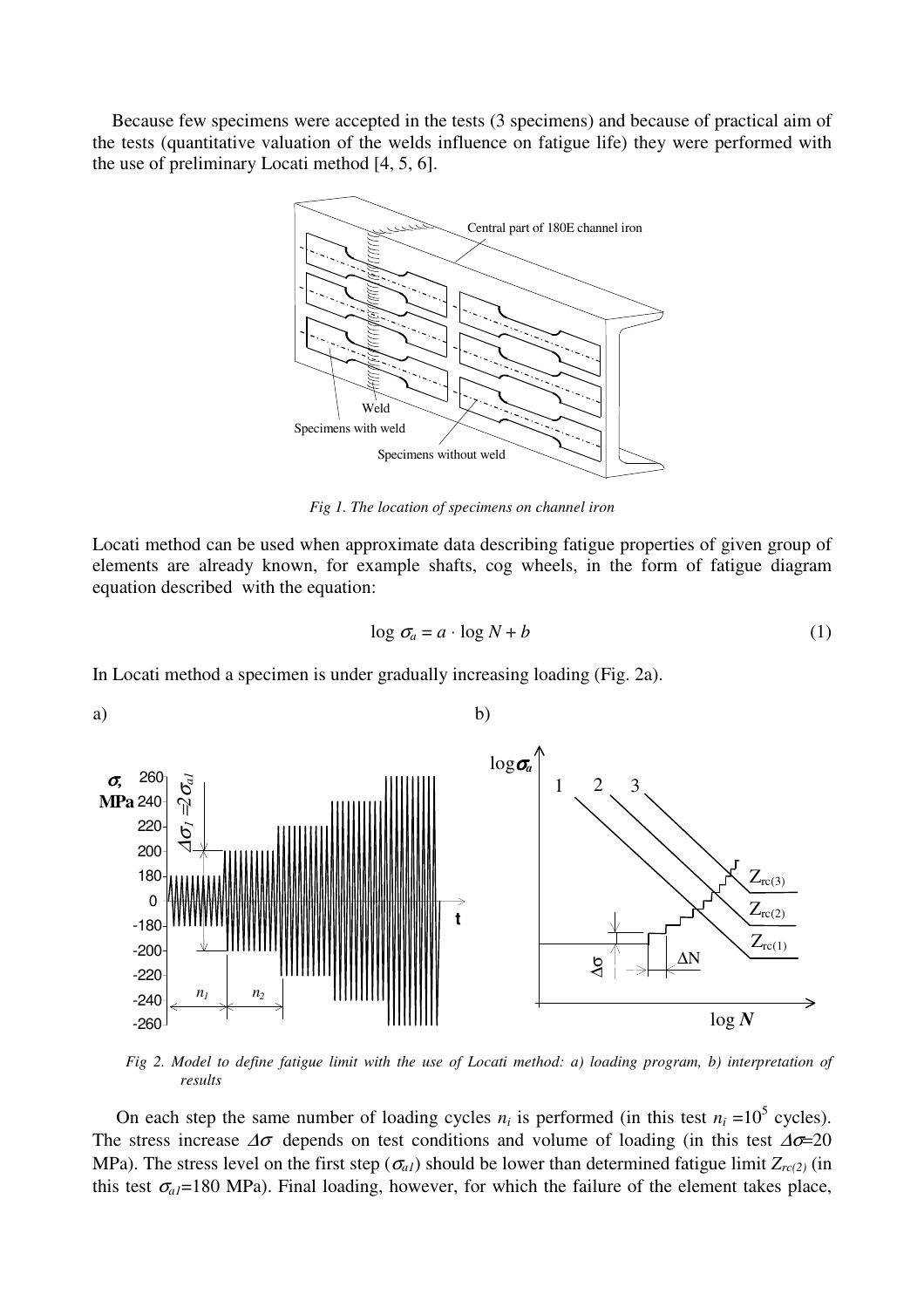should be higher than upper fatigue limit *Zrc(3)*. Loading frequency accepted during the test was equal 5 Hz. In fatigue limit calculations with the help of Locati method the Palmgren-Miner fatigue damage cumulation hypothesis is used [7, 8]. According to this hypothesis fatigue failure appears when:

$$
\sum \frac{n_i}{N_i} = 1\tag{2}
$$

where:

 $n_i$  – number of loading cycles on stress level  $\sigma_{ai}$ ,

 $N_i$ – number of loading cycles until fatigue failure on stress level  $\sigma_{ai}$ .

In Fig. 2b there was presented graphical interpretation of Locati method. Fatigue curves 1, 2 i 3 (Fig. 2b) limit the area of dispersion of fatigue tests results from the bottom and top. This dispersion is most often unknown, so the curves, in such a case, will have approximated courses. The damage cumulations Σ*ni/N<sup>i</sup>* are calculated after tests with the use of individual fatigue curves and performed loading programs. Mostly, none of the sums Σ*ni/N<sup>i</sup>* equals 1,0. So for final determination of fatigue limit an auxiliary curve is produced for the interpolated determination of fatigue limit. Detailed description of Locati method can be found among others in the work [4].

## **3. Test results**

#### **3.1. Static tensile tests**

The results sample of static tests are shown in Fig. 3 (curves of static tensile).



*Fig . 3. The results of static tensile tests* 

As it was expected, during static tests no significant influence of butt weld on strength was observed (Fig. 3). On the basis of comparative analysis of strength parameters it can be stated that influence of weld is visible only as decreasing of the total elongation of the specimen until failure (*A*). Specimens with welds are characterised by smaller elongation (about 32%). In the case of the other parameters  $(R_m, R_{eH}, R_{eL})$  weld had no significant impact on the results.

The cracking of all the examined specimens took place within the gauge length of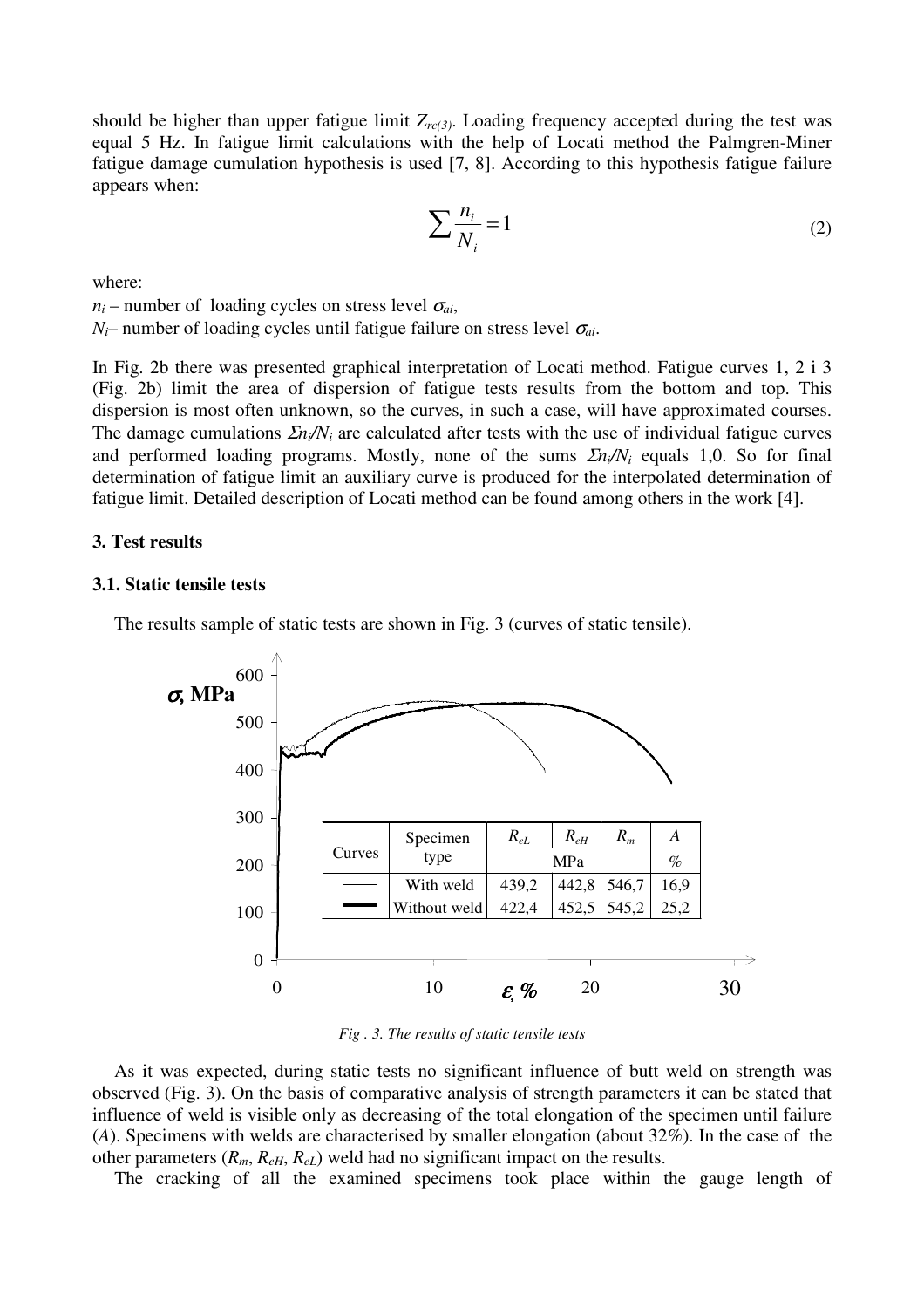extensometer. As it was expected the cracking of the specimen with weld occurred always outside the welded area (Fig. 3). Detailed examination of the cracks did not show any defects or interferences. The shapes of damages of examined specimens are shown in Fig. 4 and 5.



*Fig. 4. Shape of damage of specimen without welds* 



*Fig. 5. Shape of damage of specimen with weld* 

# **3.2. Fatigue tests**

Fatigue cracks of the specimens without welds occurred in the measuring area or in the place where measuring area turns into grappling area. Fatigue cracks of the specimens with welds occurred in the area of thermal influence or in the place where measuring area turns into grappling area. The location of cracks in specimens with welds (outside the welded area) is the proof of very high quality of welds. The shapes of cracks in both types of specimens are shown in Fig. 6.

 Basing on the comparative analysis of the cracks which occurred in specimens with and without welds it can be stated that welds had no influence on the shape of damages. The above statement was proved by the results of comparative analysis of cyclic properties and fatigue life of the two types of specimens.



*Fig 6. Shape of cracks in specimens with welds in the measuring part of the specimen*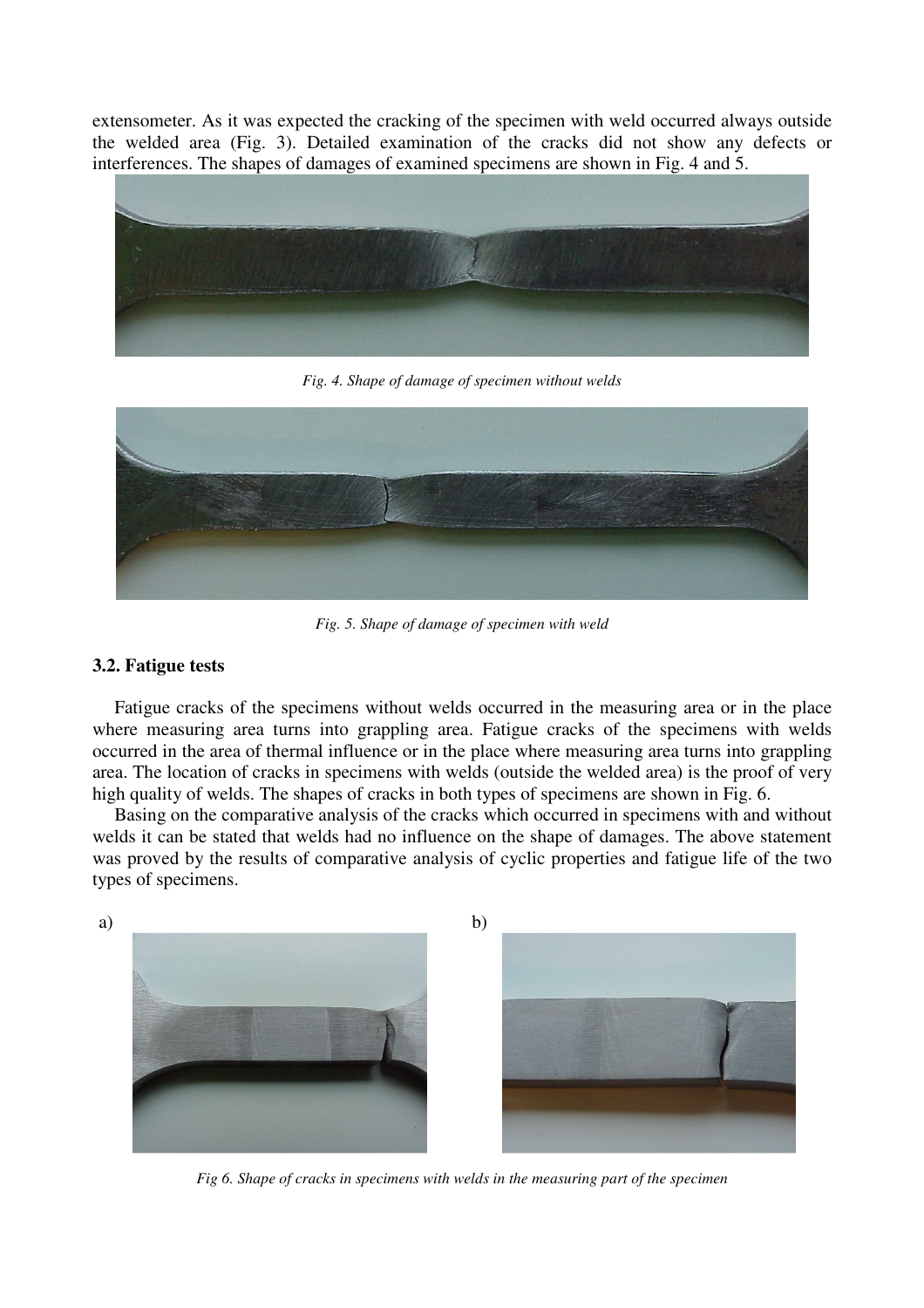During analysis of the fatigue tests results, there were used momentary force and strain values of the specimen recorded for chosen loading cycles on succeeding levels of loading program. (Fig. 2a). In Fig. 7 there are shown an examples of one hysteresis loop which corresponds with the first loading cycle for each step of loading program.



*Fig. 7. Hysteresis loops recorded during tests (specimens without welds)* 

Basing on the analysis of the presented diagrams it can be stated that for the last three levels of stress ( $\sigma_a$ =300, 320 and 340 MPa) in the result of oscillatory loading there occurs stress - strain loop, which proves the presence of plastic strains on these stress levels. The above was observed both in samples with and without welds. On the basis of recorded loops it can be stated that although the level of stress was controlled,  $(\sigma_a = \text{const})$  strain symmetry occurs on respective steps of loading program. Average strain values close to zero can be the proof of this. What is more, in spite of the stress controlling, no cyclic creeping of the material, which is often observed in such conditions, was observed.

In this paper there was carried out the comparative analysis of cyclic properties of the specimens with and without welds. During analysis the parameter of hysteresis loop (range of strain change  $\Delta \varepsilon$ ) was used. Interpretation of this parameter was shown in Fig. 8 on the example of loops obtained for two stress levels ( $\sigma_a$ =320 and 340 MPa). In Fig. 8 there were shown changes in range of strain  $\Delta \varepsilon$  in the function of the loading cycles number on succeeding stress levels obtained for both types of specimens.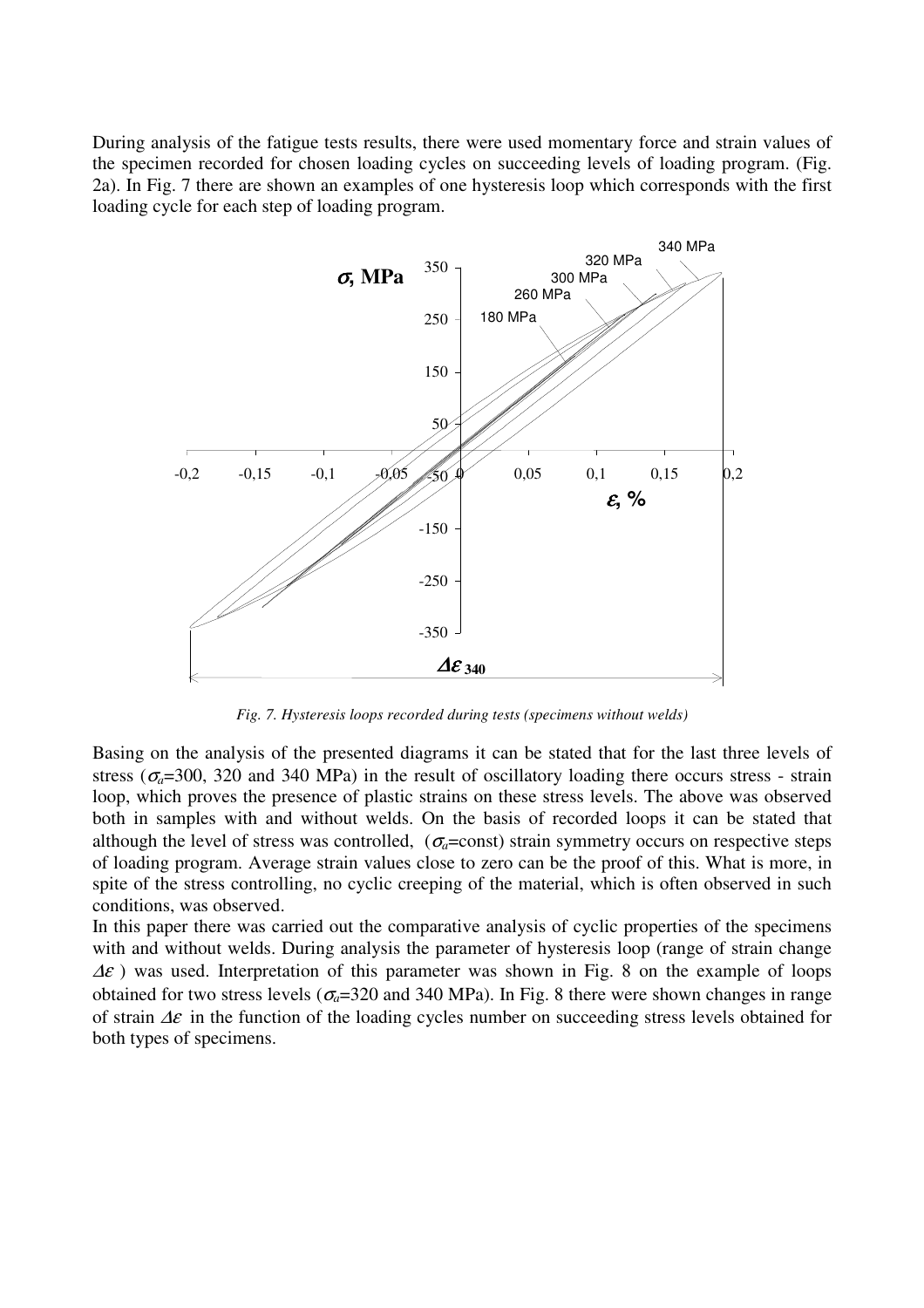

*Fig. 8. Range of strain change* ∆ε *of the specimen in relation to the loading cycles number and stress level* 

Basing on the location of curves of the range of strain changes  $\Delta \varepsilon$  it can be found that specimens with weld is characterised by smaller range of strain changes than the specimen without weld. However, those differences are very small and practically disappear on the highest performed levels of stress amplitude ( $\sigma_a$ =320, 340 MPa). On these levels significant increase of strain range is also observed.

Narrower strain range  $\Delta \varepsilon$  on the individual loading levels of the specimens with weld can be explained by its diversified material properties in the area of measuring length (about 30 mm). The welding material (about 10 mm) is characterised by significantly higher strength parameters than strength parameters of joined elements. The above observation was verified in many works, among others, in the work [1]. Diversification of cyclic properties of the specimens with and without welds is illustrated by mutual location of diagrams in  $\varepsilon - \sigma$  coordinates system (Fig. 9). These diagrams were obtained by joining coordinates describing the vertices of hysteresis loop on the succeeding levels of loading (Fig. 7).

 Quantitative similarity of specimens strains which were recorded on different levels of loading was confirmed by fatigue life results. The specimens with and without welds cracked on similar stress levels. In Fig. 9 there were confronted results of total life *Nc* (Table in Fig. 9b) obtained for the specimens with and without welds.

 The results of fatigue life obtained under gradually increasing loading were used for the fatigue limit calculations. Calculations were performed according to the description presented in point 2. In calculations, there was used the equation (1) of fatigue diagram obtained from the fatigue tests of the specimens made of 18G2A steel. During calculations of fatigue limit, the optimization procedure was accepted, which allows to find a parameter *b* (for which cumulative sum of damages in gradually increasing loading described by relation (2) is equal 1,0) when constant factor of fatigue curve *a* is given and base number of cycles  $N_g$  is assumed.

In the tests as a base cycles number of fatigue  $N_g = 10^7$  was accepted. Obtained results of fatigue limit calculations for specimens with and without weld are shown in Table 1.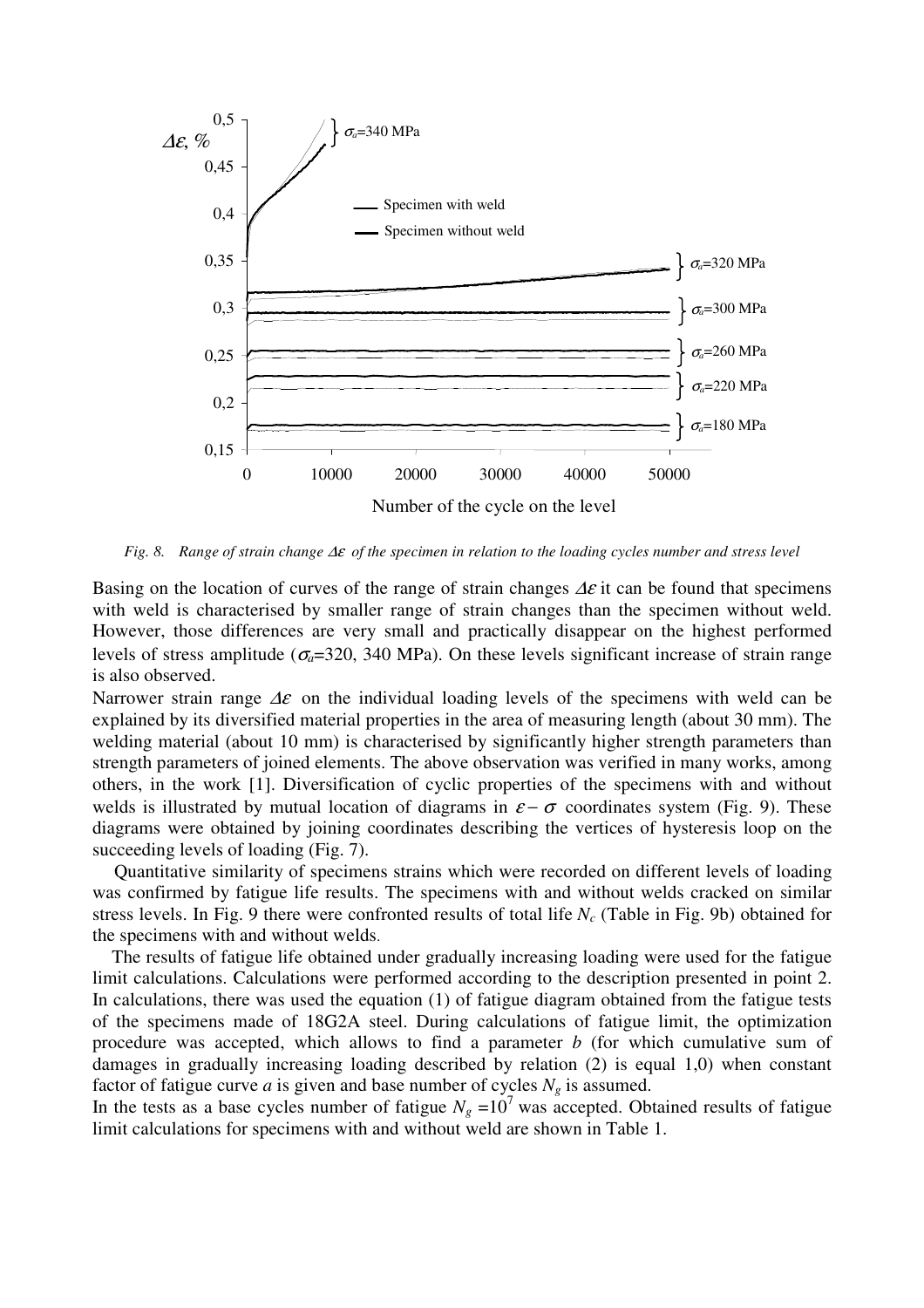Basing on the presented results it can be stated that both kinds of the specimen have similar fatigue limit  $Z_{rc}$ . It is equal accordingly:  $Z_{rc}$ =212,4 Mpa - for the specimen without weld and *Zrc*=218,6 MPa- for the specimen with weld.



*Fig . 9. The results of fatigue tests: a) loading program, b) results of fatigue life* 

The fatigue limit can be approximately estimated when temporary tensile strength of the material  $R_m$  is known. On the basis of analysis of many previous tests results it was found that fatigue limit *Zrc* for standardized or thermally improved carbon steel and alloy steel is equal about 0,35*Rm* [9]. Basing on the results of static tests, which are shown in point 3.1, fatigue limit of specimens with and without welds was determined. Obtained calculations results are presented in Table 2 (column 5).

| Table 2. Fatigue limits from tests and calculations |  |
|-----------------------------------------------------|--|
|-----------------------------------------------------|--|

| Type of specimen | Specimen marking | $Z_{rc}$ (Locati) | $R_m$ | $Z_{rc} = 0.35 R_m$ |
|------------------|------------------|-------------------|-------|---------------------|
|                  |                  | MPa               | MPa   | MPa                 |
|                  | $\overline{2}$   |                   | 4     | 5                   |
| Without weld     | Sample PR1       | 205,3             |       |                     |
|                  | Sample PR2       | 218,1             | 546,7 | 191,3               |
|                  | Sample PR3       | 213,9             |       |                     |
|                  | <b>MEAN</b>      | 212,4             |       |                     |
|                  | Sample PRS1      | 217,2             |       |                     |
| With weld        | Sample PRS2      | 224,5             |       |                     |
|                  | Sample PRS3      | 214,1             | 545,2 | 190,8               |
|                  | <b>MEAN</b>      | 218,6             |       |                     |

Basing on the obtained results it can be stated that the fatigue limit determined with the use of static tensile test data is lower than fatigue limit defined with the use of Locati method.

#### **4. Summary**

Basing on the comparative analysis of fatigue tests results (shape of cracks and fatigue life) it can be stated that welds present in specimens have no significant influence on them.

The results obtained in the paper confirm the literature data which state that fatigue life of